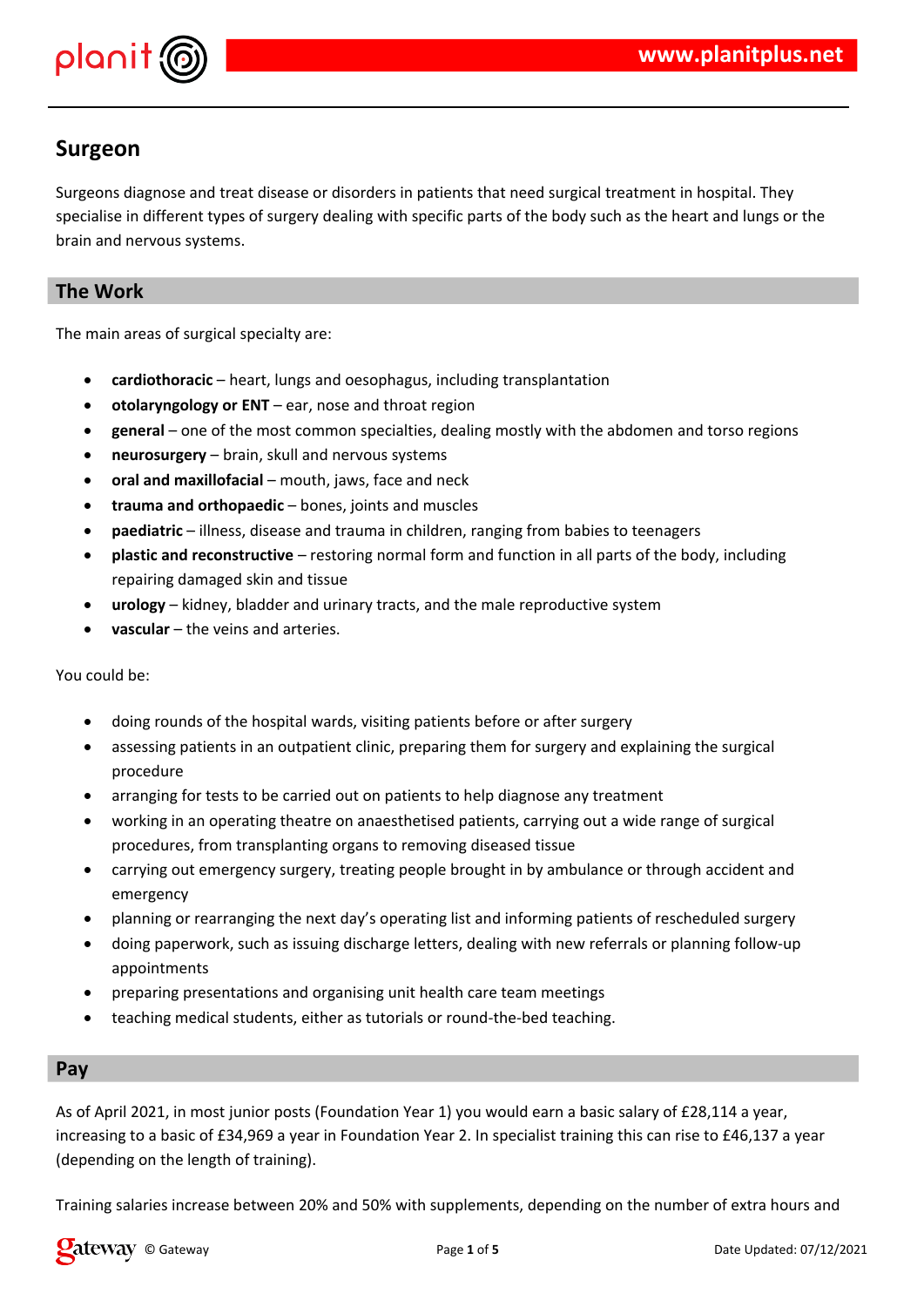$8 \t# \t#$ ,

"  $023\%$  25 01 %

9 01 % 8 302 5 % 3 3  $\overline{\phantom{a}}$  $\overline{\phantom{a}}$  8  $\overline{(}$  $%$  #  $\frac{1}{2} \left( \frac{1}{2} \right)^2 + \frac{1}{2} \left( \frac{1}{2} \right)^2 + \frac{1}{2} \left( \frac{1}{2} \right)^2 + \frac{1}{2} \left( \frac{1}{2} \right)^2 + \frac{1}{2} \left( \frac{1}{2} \right)^2 + \frac{1}{2} \left( \frac{1}{2} \right)^2 + \frac{1}{2} \left( \frac{1}{2} \right)^2 + \frac{1}{2} \left( \frac{1}{2} \right)^2 + \frac{1}{2} \left( \frac{1}{2} \right)^2 + \frac{1}{2} \left( \frac{1}{2} \right)^2 +$  $\mathbf{I}$  $\#$  $#$  $\#$  8.  $\qquad$  " / (  $\mathbf{0}$  and  $\mathbf{0}$  $%$  &  $\prec$  $\hat{\mathbf{u}}$  $\%$  $\alpha$  $\%$  %  $\overline{(\ }$ % "  $5+1$  $3 + 8$  $\frac{1}{2}$  #  $\overline{(\ }$  $\mathbf{r}$  $\overline{\phantom{a}}$  3  $\mathbf{I}$  .  $8<sup>2</sup>$  $\overline{(\ }$  $#$  $\overline{)}$  "  $\mathbf{u} = \mathbf{u}$  $^{\prime\prime}$  /  $\overline{(\ }$  $#$  $# \%$  & #  $#$  $\mathbf{1} \quad = \quad$  $-$  > ? . @ #  $A \rightarrow A > /$  $, "$  % C  $"$  - 5 /  $84 + B > B$  $\left($  $#$  $\overline{C}$  $\frac{1}{2}$  $8<sup>8</sup>$  $\%$  $=$  $\leq$  $\%$  $\sim 1000$  $#$  / A  $\overline{C}$ B% , , , , B  $\%$  $8,$ D  $\alpha$  -  $\beta$  -  $\beta$  $8 <$  $#$  $, , , , , ,$  $^{\prime\prime}$   $^{\prime}$   $^{\prime\prime}$   $^{\prime\prime}$  $6\overline{6}$ # 8  $"<$  $#$  $5+$  $! \t3+ \tB$  $\mathsf{A}$  $#$  $\overline{\phantom{a}}$  $\overline{A}$  $\#$  " $\#$  $\overline{\phantom{a}}$  $\sqrt{1}$ A - CA2/  $\mathsf{C}$ A<sub>B</sub>  $>$  B !  $\begin{array}{ccc} & C A \, \% & " \end{array}$  $\begin{array}{ccc}\n & & & \# \\
& \& & \cdots & & \cdots \\
& A & & & \text{-,C A }, \end{array}$  $\geq$  $\overline{\phantom{a}}$  8.  $E \qquad , 1$  $> 1$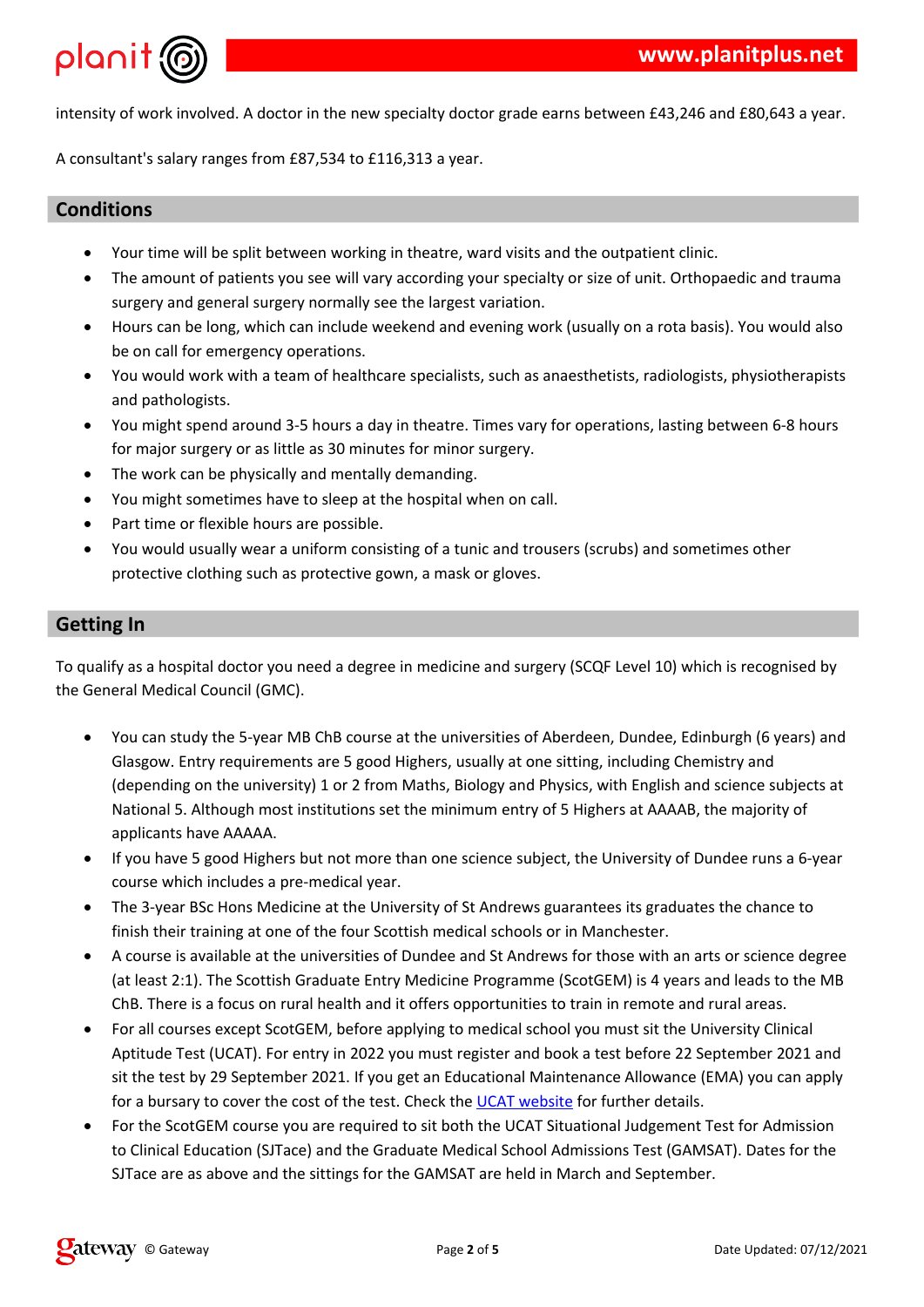

 $\, \, \$$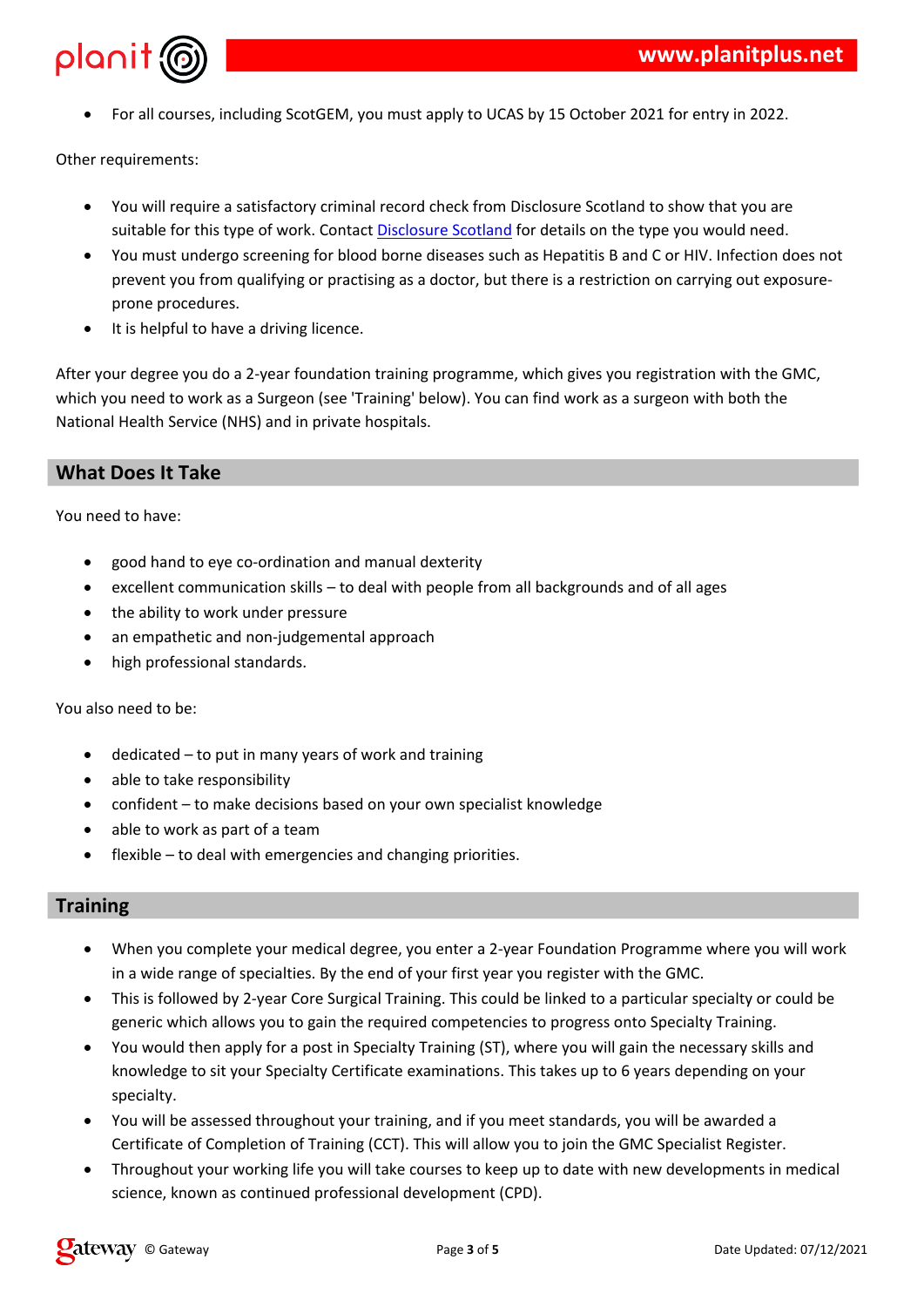$\mathbf{u}$  $\mathbf{I}$  $C$  #  $\frac{6}{6}$  $\overline{\phantom{a}}$  $\overline{(\ }$  $\bar{\mathbf{u}}$  $\bar{\mathbf{u}}$  $#$  $6\phantom{a}$  $\overline{(\ }$  $\#$  $\#$  $\sqrt{ }$ " &  $6\phantom{a}$  $#$  $\alpha$  $\overline{A}$  $6\overline{6}$  $\sim 10^{-11}$  $\&$  $6\overline{6}$  $\#$  "  $\sim 10$ % C  $#$ 

 $\frac{8}{8}$  $\sim$   $\,$  $#$  $\#$  $\frac{1}{\sqrt{2}}$ 

 $\mathbf{I}$ 

 $\left( \begin{array}{ccc} \ast & & & \\ & & + \end{array} \right) \left( \begin{array}{ccc} \ast & & & \\ & \ast & & \\ & & \end{array} \right)$  $\begin{matrix} \langle & & * \\ 3 & 2 & 3 \end{matrix}$  $\left.\rule{0pt}{12pt}\right)$  $BA,$   $I''$  &  $\alpha$  $\mathsf{C}$  $G$  " I! BA,<br>& " & ! BA,  $\mathbf{I}$  $\blacksquare$  $\ddot{\phantom{0}}$  $\mathbf{u}$ C<br>G  $\mathbf{u}$  $\frac{1}{\epsilon}$  $\mathbf{u}$  $A > J$  $\overline{C}$  $+$ <sup>"\*</sup> ( \*,  $\begin{picture}(180,10) \put(0,0){\line(1,0){10}} \put(10,0){\line(1,0){10}} \put(10,0){\line(1,0){10}} \put(10,0){\line(1,0){10}} \put(10,0){\line(1,0){10}} \put(10,0){\line(1,0){10}} \put(10,0){\line(1,0){10}} \put(10,0){\line(1,0){10}} \put(10,0){\line(1,0){10}} \put(10,0){\line(1,0){10}} \put(10,0){\line(1,0){10}} \put(10,0){\line($  $\overline{G}$  "  $1, A, !K, > CH$ <br>&  $8$  $\Gamma$  .  $\frac{1}{\pi}$  $+, > C H +$  + A + +, +! + 8 1 i.  $\ddot{\phantom{0}}$  $\sim 1$  $G$  "  $\overline{G}$  "  $\frac{1}{2}$   $\frac{1}{2}$   $\frac{1}{2}$   $\frac{1}{2}$   $\frac{1}{2}$   $\frac{1}{2}$   $\frac{1}{2}$   $\frac{1}{2}$   $\frac{1}{2}$   $\frac{1}{2}$   $\frac{1}{2}$   $\frac{1}{2}$   $\frac{1}{2}$   $\frac{1}{2}$   $\frac{1}{2}$   $\frac{1}{2}$   $\frac{1}{2}$   $\frac{1}{2}$   $\frac{1}{2}$   $\frac{1}{2}$   $\frac{1}{2}$   $\frac{1}{2}$   $\Gamma$  .  $\star$  $+$ .!\*,  $\mathbf{I}$  $\frac{1}{1}$ 5 188 2 4  $G$  "  $8<sup>8</sup>$  $\begin{array}{ccc} 1 & 1 > 1 \\ 0 & 1 \end{array}$  $\frac{1}{2}$  8  $> 1$